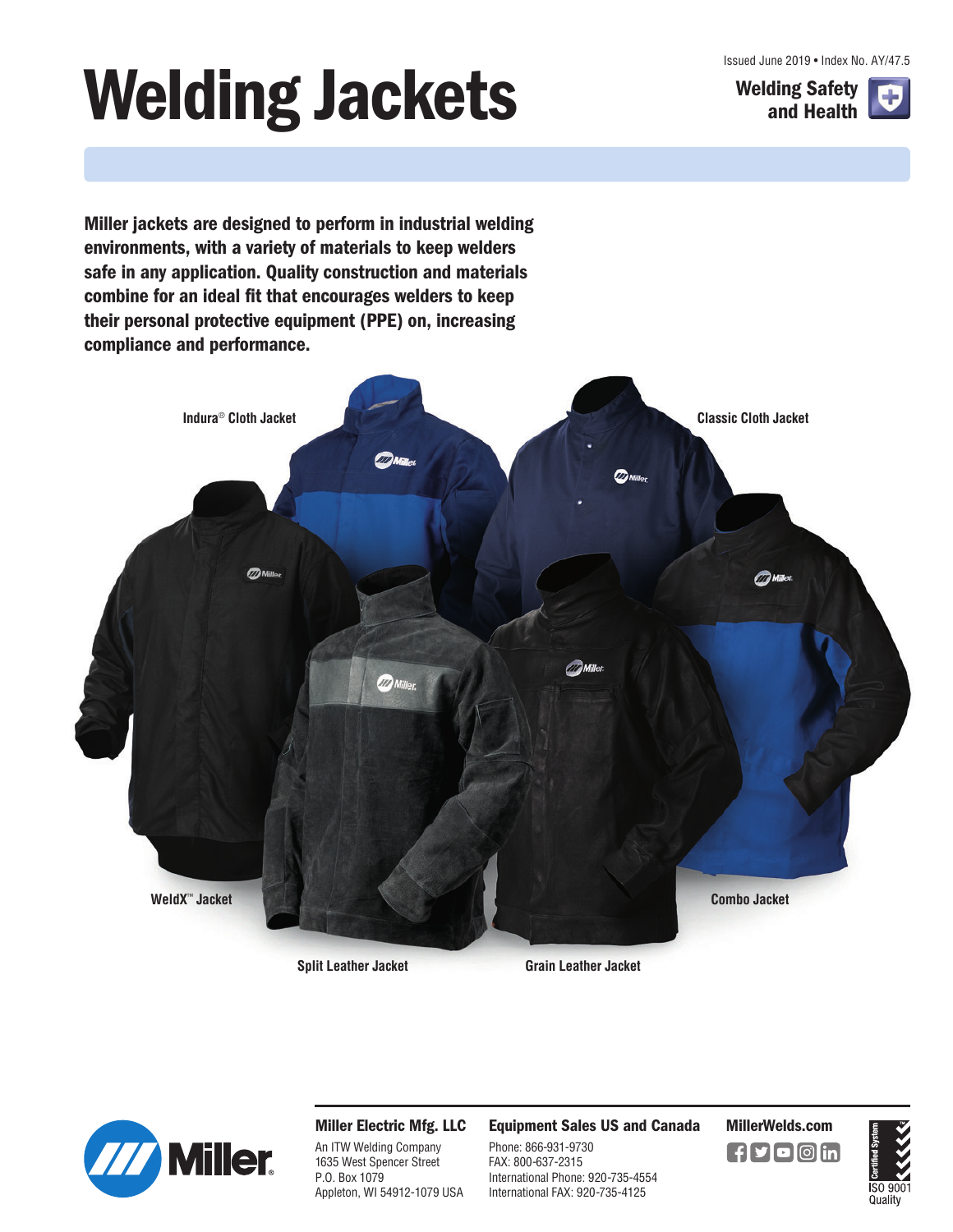### **Welding Jackets**



#### **Grain Leather**

- Top-grain pigskin leather
- Withstands sparks and spatter for extreme, long-term industrial use
- "Expandable" leather strategically placed for optimal mobility
- Satin lining increases comfort
- Sewn entirely with Kevlar® thread, adding structural durability at each seam



#### **Split Leather**

- Premium pig split leather
- Extended rear tail for additional protection
- "Expandable" leather strategically placed for optimal mobility
- Mesh lining for comfort and breathability
- Sewn entirely with Kevlar® thread, adding structural durability at each seam



#### **WeldX**™**— A Miller Exclusive**

- 7-ounce WeldX fabric
- Extreme flame-resistant properties won't burn, melt, ignite or shrink — repelling sparks, spatter and other molten metals
- Chromium free for easy disposal
- Machine washable, retains flame-resistant properties
- Finished hems and reinforced stitching for enhanced durability



#### **Combo**

- Perfect mix of top-grain leather and Indura® flame-resistant cotton, providing additional protection in high-exposure areas
- 9-ounce Indura® flame-resistant cotton (flame resistance guaranteed for life of jacket)
- Pre-shrunk fabric eliminates sleeve shrinkage, increasing overall protection



#### **Indura**® **Cloth**

- 9-ounce Indura® flame-resistant cotton (flame resistance guaranteed for life of jacket)
- Pre-shrunk fabric eliminates sleeve shrinkage, increasing overall protection



#### **Classic Cloth**

- Ideal for everyday use
- 9-ounce flame-resistant navy cotton
- Pre-shrunk fabric eliminates sleeve shrinkage, increasing overall protection
- Finished hems and reinforced stitching for enhanced durability

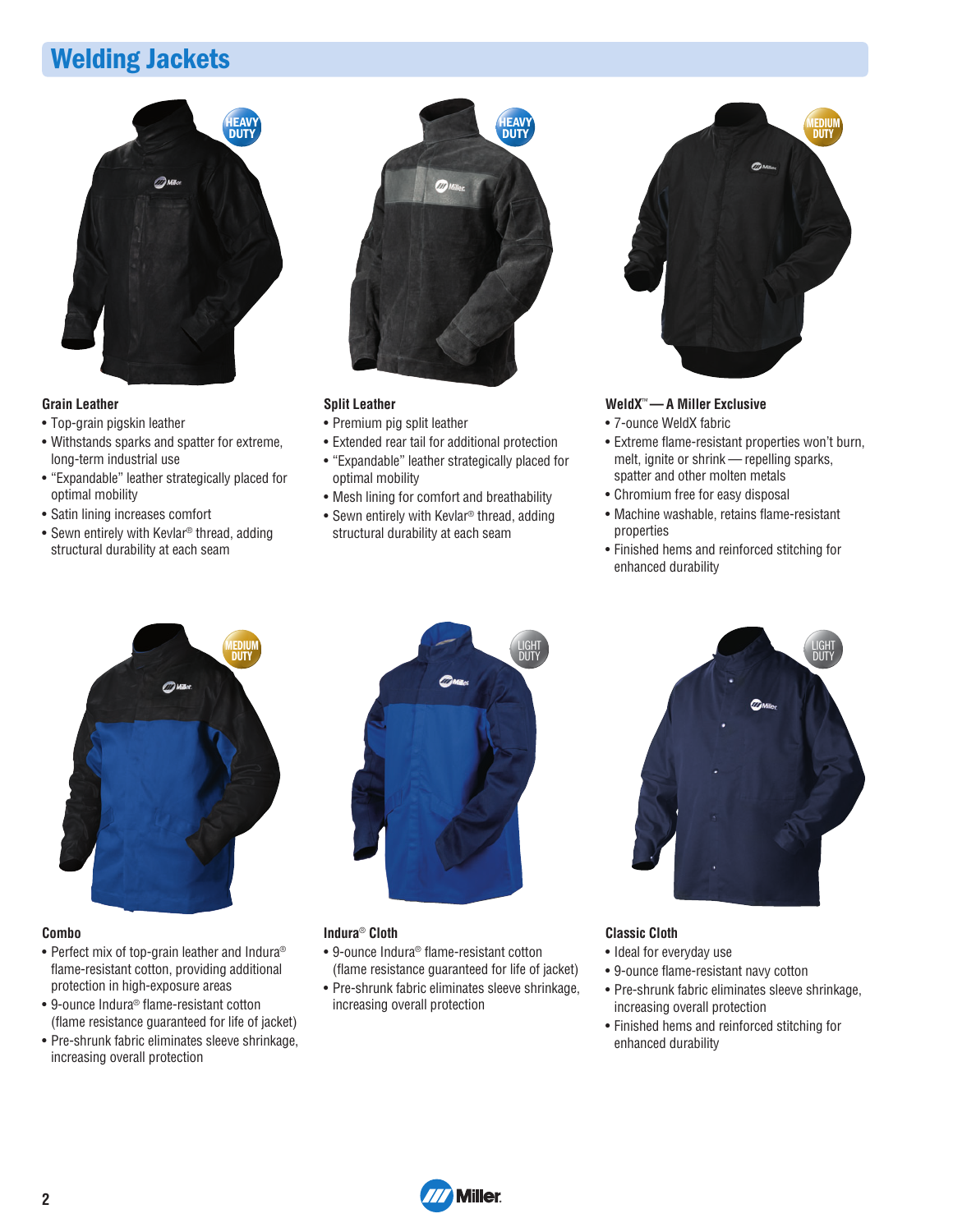## **Welding Apparel**



**Leather Bib/Apron 231125**

• Attaches to combo jacket with snaps across the chest as a bib or along the bottom as an apron



#### **Combo Sleeves 231096**

- Indura® flame-resistant cotton/top grain leather
- 21-inch (533 mm) length



**Classic Cloth Apron 247149**

- 35-inch length with accessible front pocket • Adjustable
- drawstring ensures a good fit



#### **Classic Cloth Sleeves 247148**

- 18-inch length
- Fold-in sleeve snaps
- Upper arm elastic band

## **Select Your Fabric**

| <b>Fabric</b>             | <b>Description</b>                                                                                                                                                                                                                    | Cost       | <b>Durability</b>       | <b>Protection Level</b> |
|---------------------------|---------------------------------------------------------------------------------------------------------------------------------------------------------------------------------------------------------------------------------------|------------|-------------------------|-------------------------|
| <b>Grain Leather</b>      | Top-grain pigskin leather withstands sparks and spatter for long-term<br>industrial use.                                                                                                                                              | \$\$\$\$\$ |                         | Heavy-duty              |
| <b>Split Leather</b>      | Premium pig split leather with "expandable" leather strategically placed<br>for added mobility.                                                                                                                                       | \$\$\$\$   |                         | Heavy-duty              |
| WeldX <sup>™</sup>        | Extreme flame-resistant properties won't burn, melt, ignite or shrink —<br>repelling sparks, spatter and other molten metals.                                                                                                         | \$\$\$\$   |                         | Medium-duty             |
| Combo                     | Perfect mix of top-grain leather and Indura <sup>®</sup> flame-resistant cotton,<br>providing additional protection in high-exposure areas.                                                                                           | \$\$\$     | $\bullet\bullet\bullet$ | Medium-duty             |
| Indura <sup>®</sup> Cloth | The Indura brand name is derived from "industrial durability". Indura is<br>a 100 percent cotton flame-resistant fabric, quaranteed for the life of the<br>garment. Indura will self extinguish and will not ignite, but it can burn. | \$\$       | $\bullet$               | Light-duty              |
| <b>Classic Cloth</b>      | Ideal for everyday use. Nine-ounce flame-resistant pre-shrunk fabric<br>features quality material without compromising your bottom line.                                                                                              | \$         |                         | Light-duty              |